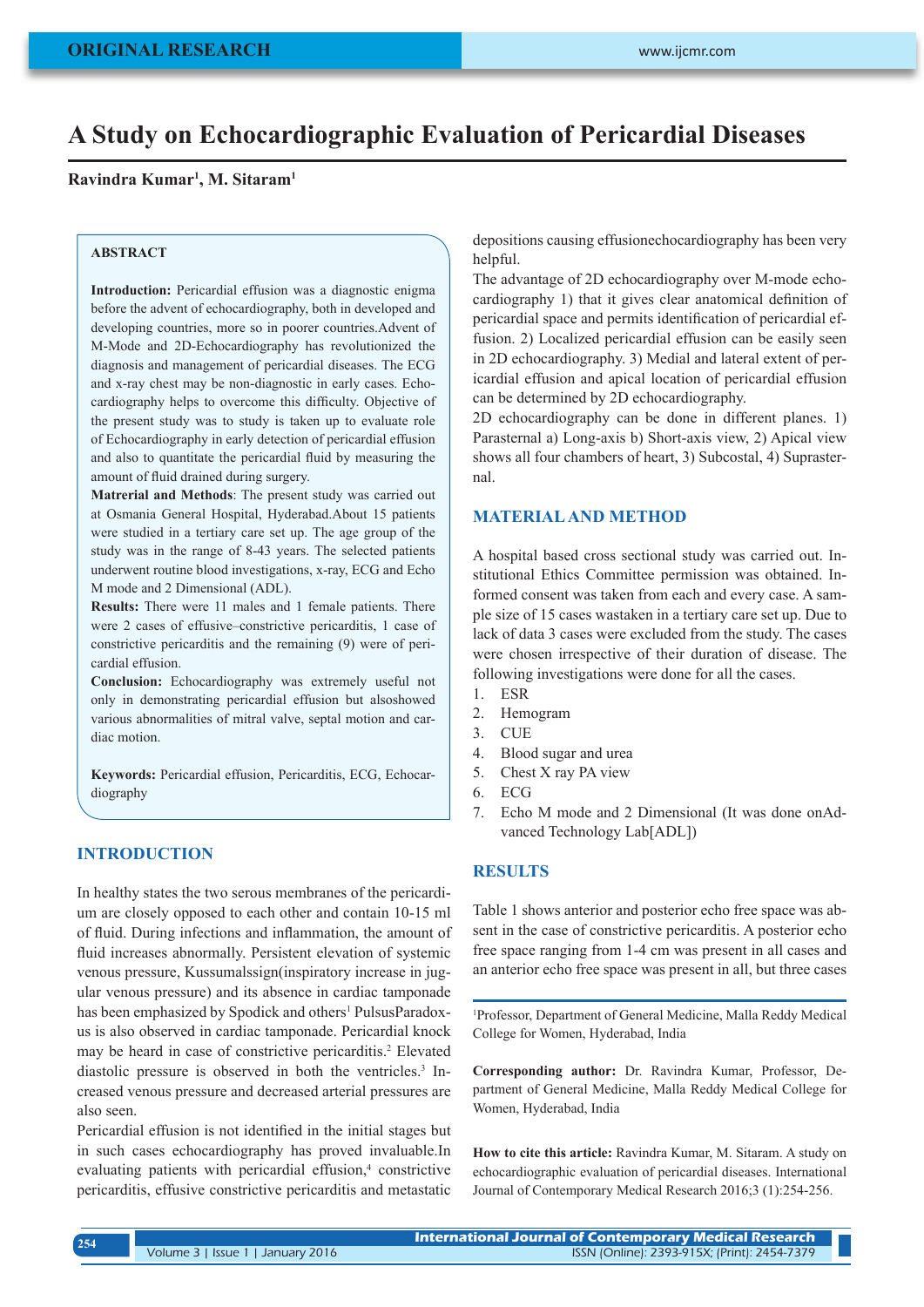of pericardial effusion. A larger echo free space was associated with large pericardial effusion.

With 2D Echo, echo free space was observed anteriorly, posteriorly, apically, medially and laterally depending on the amount of fluid. Pericardial effusion was observed in all the cases. A small echo free space is also observed in effusive constrictive pericarditis cases which was constant both in systole and diastolic phases. The cases which were identified with 2D Echo as large pericardial effusion were confirmed at surgery. The amount of fluid ranged from 400 ml to 1000ml. Table 3 shows flat motion of posterior left ventricular wall was associated with constriction. Abnormal anterior motion during diastole in two cases was associated with large effusions.

## **DISCUSSION**

In the study group, 12 cases were taken. Only one (8.3%) was female amongst the 12 cases.The age of the study subjects varied from 8 to 43 years. Ten patients (83.3%) cases had raised ESR and leukocytosis.Eleven patients (91.7%) were found to have cardiomegaly on x-ray chest PA view. In two thirds (66.67%) of the cases, ECG changes were not seen. In the rest (33.3%) of the cases, low voltage complexes and non specific ST-T changes were observed.

In M-Mode echocardiography<sup>5</sup> anterior echo free space was observed in 25% of cases and in another 25% of the cases this was not properly visualized. Half (50%) of the cases had 1-5 cm echo free space posteriorly. In constrictive pericarditis, echo free space was not observed. With 2D Echo, echo free space was observed anteriorly, posteriorly, apically, medially and laterally depending on the amount of fluid.

Paradoxical movement of septum was observed in both systole and diastole in 5/12 cases. Left ventricular posterior wall abnormality was observed in 2/12 cases and in one case flat motion was observed. Flat motion was observed in constrictive pericarditis cases. In anterior wall motion abnormality large amount of fluid was seen.<sup>6</sup>

Inability to diagnose pericardial effusion with only clinical findings, X-ray chest and ECG in early stages, may lead to development of cardiac tamponade.With the advent of Echocardiography the diagnosis of pericardial effusion in early stages is possible.<sup>7</sup> There are definitive signs of cardiac tamponade by echocardiography, like right ventricular compression and swinging movements of heart.<sup>8</sup>

It is possible to do pericardiocentesis with the help of Echocardiography.9 The quantity of fluid can be estimated with the help of Echocardiography. In mild effusion fluid accumulation is seen only posteriorly. In moderate effusion the accumulation of fluid is limited to posterior, anterior and lateral areas.<sup>10</sup> In large effusion there is accumulation of fluid anteriorly, posteriorly and apically.<sup>10</sup>

Right ventricular compression by pericardial effusion was shown to be reliable sign of cardiac tamponade.<sup>11</sup> M mode Echo is much less sensitive compared to 2D Echo. Twelve

| Case                                                                              | <b>ECHO Free space -anterior</b> | <b>ECHO</b> free |  |
|-----------------------------------------------------------------------------------|----------------------------------|------------------|--|
| No                                                                                |                                  | space-posterior  |  |
|                                                                                   | 1 cm                             | $1.5 \text{ cm}$ |  |
| $\overline{2}$                                                                    | Not visualized                   | 2 cm             |  |
| 3                                                                                 | $2.5 \text{ cm}$                 | 2 cm             |  |
| 4                                                                                 | 5cm                              | 2 cm             |  |
| 5                                                                                 | Absent                           | Absent           |  |
| 6                                                                                 | Not visualized                   | 4 cm             |  |
| 7                                                                                 | 1 <sub>cm</sub>                  | 3cm              |  |
| 8                                                                                 | Present                          | 1.5cm            |  |
| 9                                                                                 | Not visualized                   | 1.5cm            |  |
| 10                                                                                | 5cm                              | 2cm              |  |
| 11                                                                                | Present                          | 1.5cm            |  |
| 12                                                                                | Present                          | 1 <sub>cm</sub>  |  |
| <b>Table-1:</b> Distribution of pericardial fluid in M-Mode echocar-<br>diography |                                  |                  |  |

| <b>Case No</b>                                              | Echocardiographic quantification | At surgery |  |
|-------------------------------------------------------------|----------------------------------|------------|--|
| $\overline{2}$                                              | Large                            | 400ml      |  |
| $\overline{3}$                                              | Large                            | 500ml      |  |
| $\overline{4}$                                              | Large                            | 3000ml     |  |
| 6                                                           | Large                            | 500ml      |  |
| 8                                                           | Large                            | 1000ml     |  |
| 10                                                          | Large                            | 1000ml     |  |
| Table-2: Shows large effusions have 400 ml or more of peri- |                                  |            |  |
| cardial fluid.                                              |                                  |            |  |

| Case No                                                     | <b>LVPW</b> Abnormality                  |  |
|-------------------------------------------------------------|------------------------------------------|--|
|                                                             | Nil                                      |  |
| $\overline{2}$                                              | Nil                                      |  |
| 3                                                           | Nil                                      |  |
| $\overline{4}$                                              | Nil                                      |  |
| 5                                                           | Not clearly visualized                   |  |
| 6                                                           | Flat motion                              |  |
| $\overline{7}$                                              | Abnormal anterior motion during diastole |  |
| 8                                                           | Abnormal anterior motion during diastole |  |
| 9                                                           | Nil                                      |  |
| 10                                                          | Nil                                      |  |
| 11                                                          | Nil                                      |  |
| 12                                                          | Flat motion                              |  |
| Table-3: Left ventricular posterior wall (LVPW) abnormality |                                          |  |

cases with pericardial disease whose age ranged from 8 to 43 years were studied. There were 11 males and 1 female patient. There were 2 cases of effusive –constrictive pericarditis, 1 case of constrictive pericarditis and the remaining were of pericardial effusion. The diagnosis was confirmed in 6 of the cases at surgery. Remaining patients showed good response to medical treatment.

Two of the cases had pyogenic pericardial effusion. Both were children, one of whom had Bronchopneumonia. One patient hadthymoma invading pericardium and producing hemorrhagic effusion.

Most of the patients showed raised ESR. One patient showed leucocytosis who had pyogenic effusion. All the patients had increase in size of cardiac silhouette on chest X-ray (except one case of constrictive pericarditis). Four of the cases were